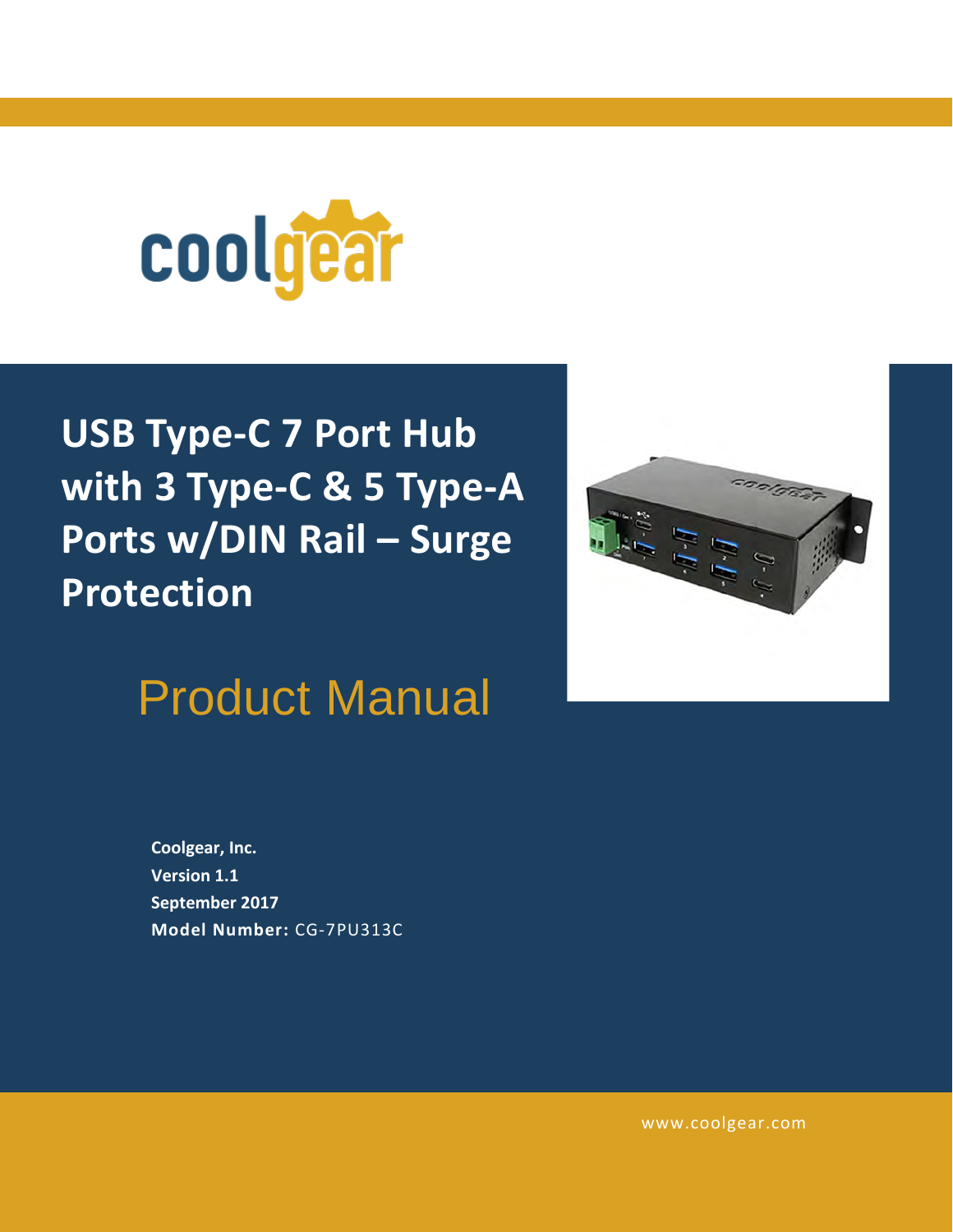

#### **Revision History**

| Revision   Date |                      | <b>Author</b> | <b>Comments</b>          |
|-----------------|----------------------|---------------|--------------------------|
| 1.0             | $3/20/2017$ Coolgear |               | Original format          |
|                 | $10/9/2017$ Coolgear |               | <b>New Manual Format</b> |

#### **About this document**

This product manual outlines installation and features of the CG-7PU313C USB Type-C 7 Port Hub with 3 Type-C & 5 Type-A Ports w/DIN Rail – Surge Protection.

#### **Scope**

The scope of this manual is to give the user of the product an understanding of its use with detailed diagrams and verbiage. The manual allows the users to apply the product to their application.

#### **Intended Audience**

This product is intended for use in numerous industries including but not limited to applications such as; Automotive, Machine Equipment, Kiosk, Office, and others.

#### **Product Support**

support@coolgear.com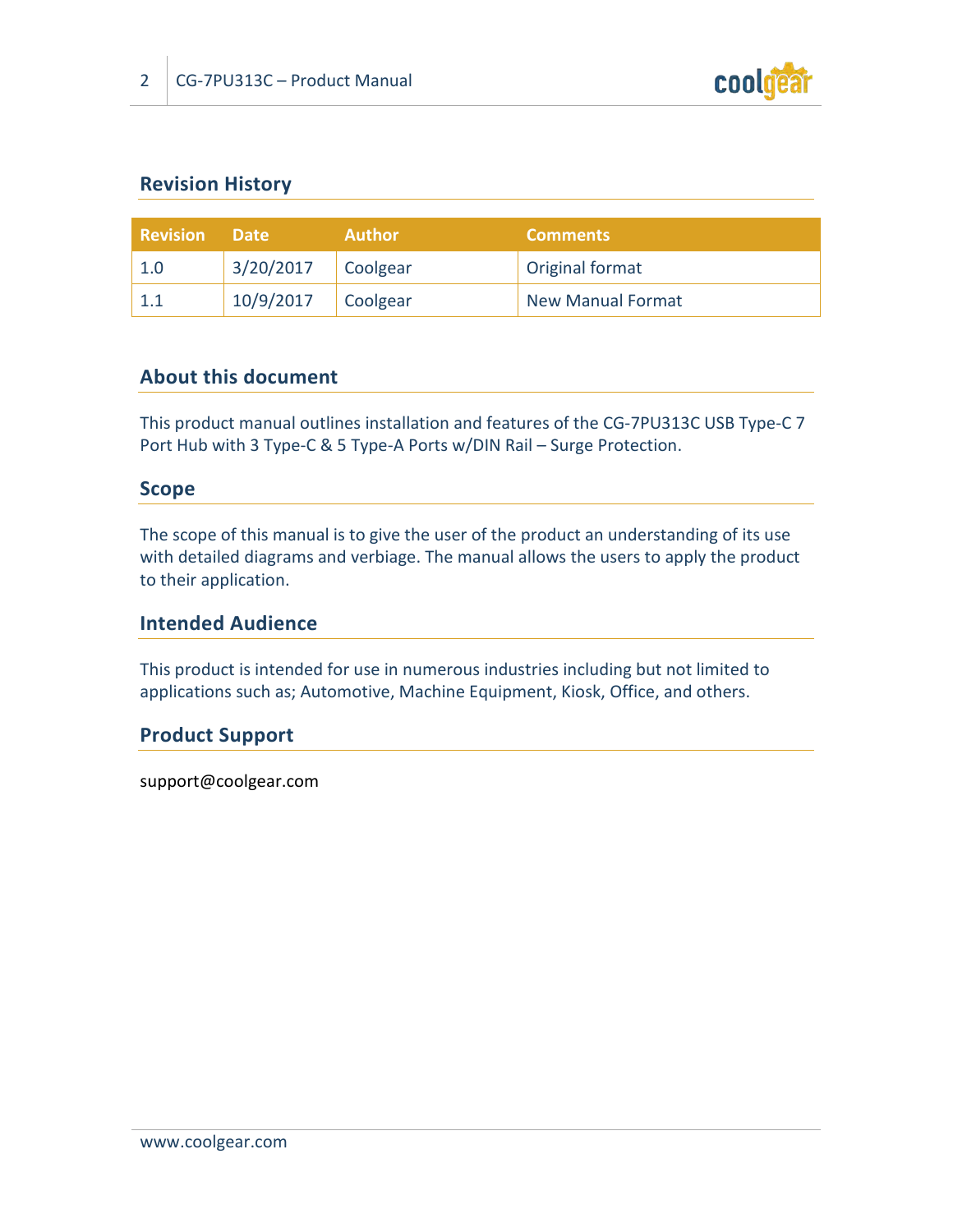# **Table of Contents**

## **Table of Figures**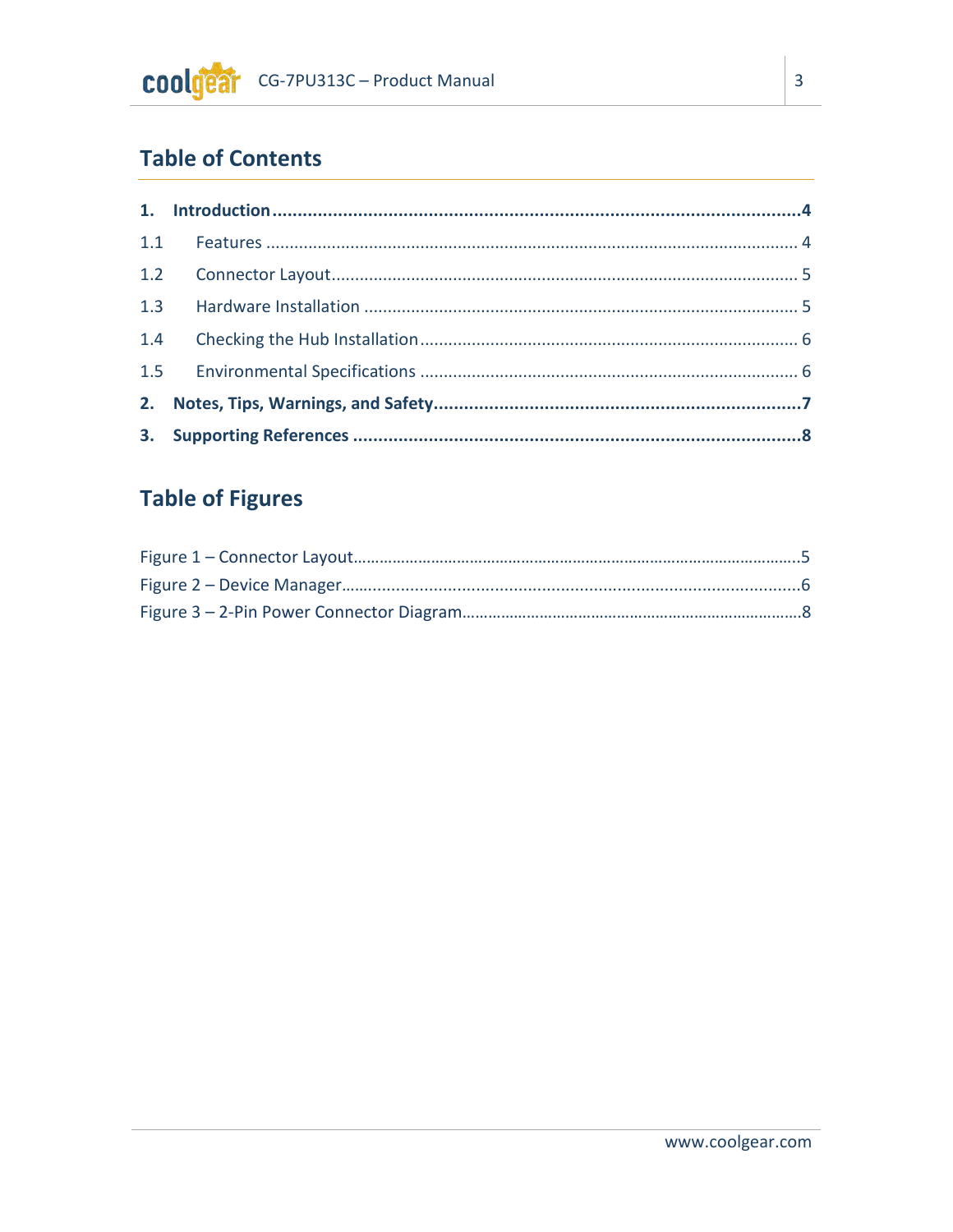

#### <span id="page-3-0"></span>**1. Introduction**

USB 3.1 USB-C hub incorporates 5 USB Type-A and 2 USB-C reversible ports downstream and 1 USB-C Upstream port. This is a great hub choice for applications that need USB 3.1 5Gbps data speeds and multiple mounting options. It is backward compatible with USB 2.0/1.1 compliant host using its RISC-like USB controller.

| <b>WEIGHT</b>           | .7 lbs                                                  |
|-------------------------|---------------------------------------------------------|
| <b>DIMENSIONS</b>       | 5.23"(L) x 2.42"(W) x 1.43"(H) (13.30 x 6.15 x 3.63 cm) |
| UPC.                    | 045079158771                                            |
| <b>WARRANTY</b>         | 1 year from date of purchase                            |
| <b>COLOR</b>            | <b>Black</b>                                            |
| <b>DOWNSTREAM PORTS</b> | 7 USB 3.1 (2 Type-C and 5 Type-A)                       |
| <b>UPSTREAM PORTS</b>   | 1 USB 3.1 Type-C Port                                   |

#### <span id="page-3-1"></span>**1.1 Features**

|           | Compliant with USB 3.1 Gen 1<br>Specifications       | Includes a Mounting bracket for flat<br>$\bullet$<br>surface mounting i.e. under desk, on |  |
|-----------|------------------------------------------------------|-------------------------------------------------------------------------------------------|--|
| $\bullet$ | Provides 1 USB3.1 Gen 1 Upstream                     | walls or tech bench                                                                       |  |
|           | Port with USB-C connector                            | <b>Supports Multi Transaction Translators</b>                                             |  |
|           | Provides 7 USB3.1 Gen 1 Downstream                   | per Hub                                                                                   |  |
|           | Facing Ports (with 2 USB-C and 5 USB-A               | Supports Wide Range Input (+7~48V<br>$\bullet$                                            |  |
|           | Connectors) which manage up to                       | DC) Self-power Mode from the                                                              |  |
|           | 5Gbps                                                | Terminal Blocks (power adapter sold                                                       |  |
|           | <b>Full-Featured USB-C Port Enables</b>              | separately)                                                                               |  |
|           | Reversible Plug Orientation and Cable                | Supports 15KV ESD Surge Protection                                                        |  |
|           | <b>Direction</b>                                     | for Each Port.                                                                            |  |
|           | Supports 5Gbps, 480Mbps, 12Mbps<br>and 1.5Mbps Speed | Supports a 2-pin Terminal Block<br>Connector for external power input<br>from AC adapter  |  |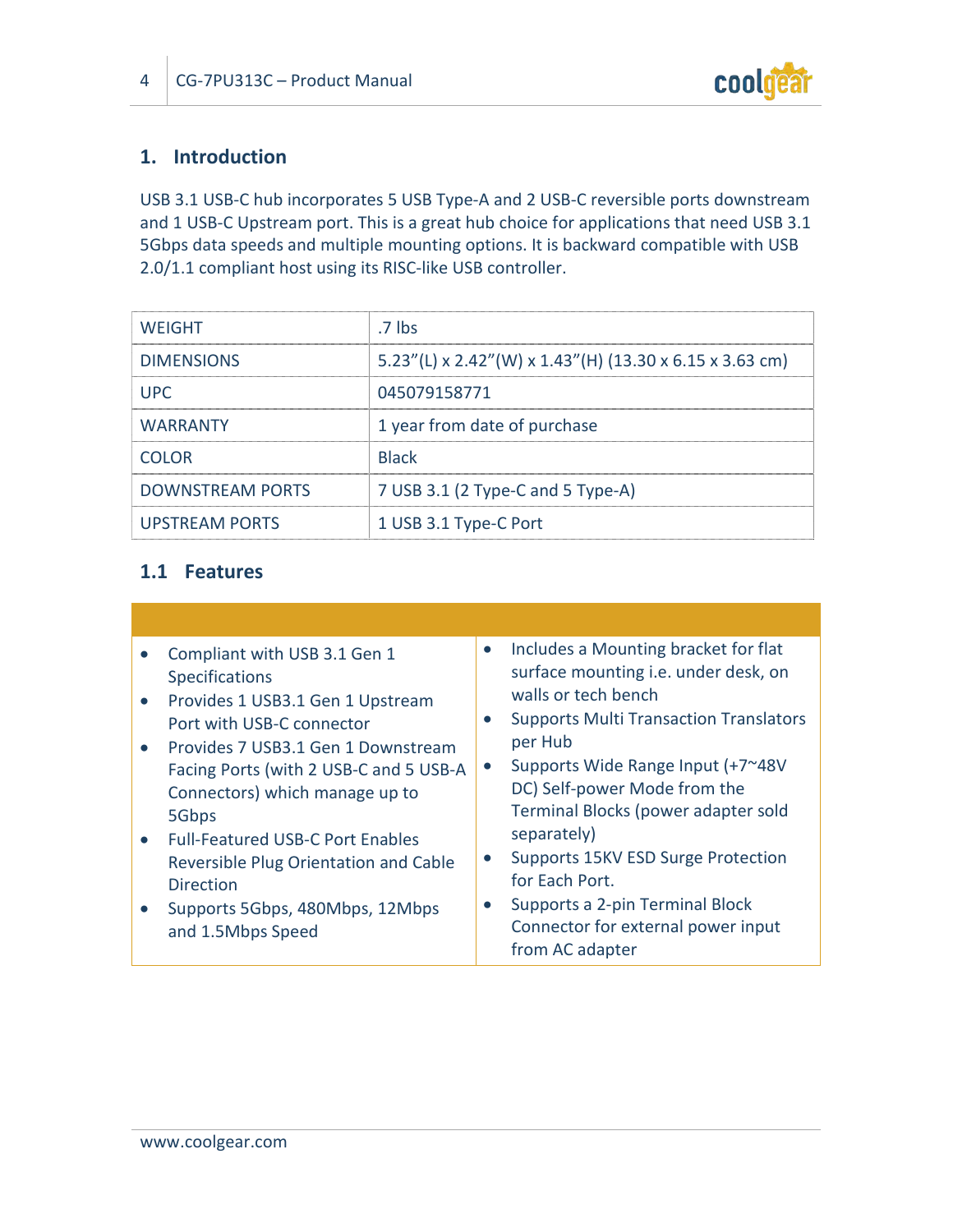#### <span id="page-4-2"></span><span id="page-4-0"></span>**1.2 Connector Layout**

#### USB C Upstream Connector



#### Figure 1

| <b>USB C Upstream Port</b>                                                                                                           | <b>USB C Downstream Port</b>                                                                                            | <b>Self Power Input</b>                                                                                                                                                                                                    |
|--------------------------------------------------------------------------------------------------------------------------------------|-------------------------------------------------------------------------------------------------------------------------|----------------------------------------------------------------------------------------------------------------------------------------------------------------------------------------------------------------------------|
| Type-C connector from<br>upstream USB 3.1 port. It is<br>connected from host or<br>another USB 3.1 hub's<br>downstream facing ports. | The two small 24-pin USB-C<br>connectors are fully<br>reversible-plug connectors<br>for USB devices and USB<br>cabling. | This 2-pin (one pin for<br>positive voltage and the<br>other pin is GND) terminal<br>block connector is used to<br>connect strong power to<br>self-power the hub; the<br>voltage can be in the range<br>from +7V to 24VDC. |

#### <span id="page-4-1"></span>**1.3 Hardware Installation**

- 1. **Use static electricity discharge precautions**. Remove possible static discharge potential from any objects that the hub may come in contact with before installation. This can be accomplished by touching a bare metal chassis rail after you have turned off the power.
- 2. **Apply DC power (range from +7V to 48V) to the 2-pin Terminal Block Connector**. The hub is bus powered by the upstream USB port (USB-C connector), This terminal block connector is to add power to ensure enough power for the 7 downstream ports..
- 3. **Connecting USB Host cables:** The host cable could be either a standard A-to-B USB 3.0 cable or an optional A-to-B USB 3.0 screw-lock cable. Please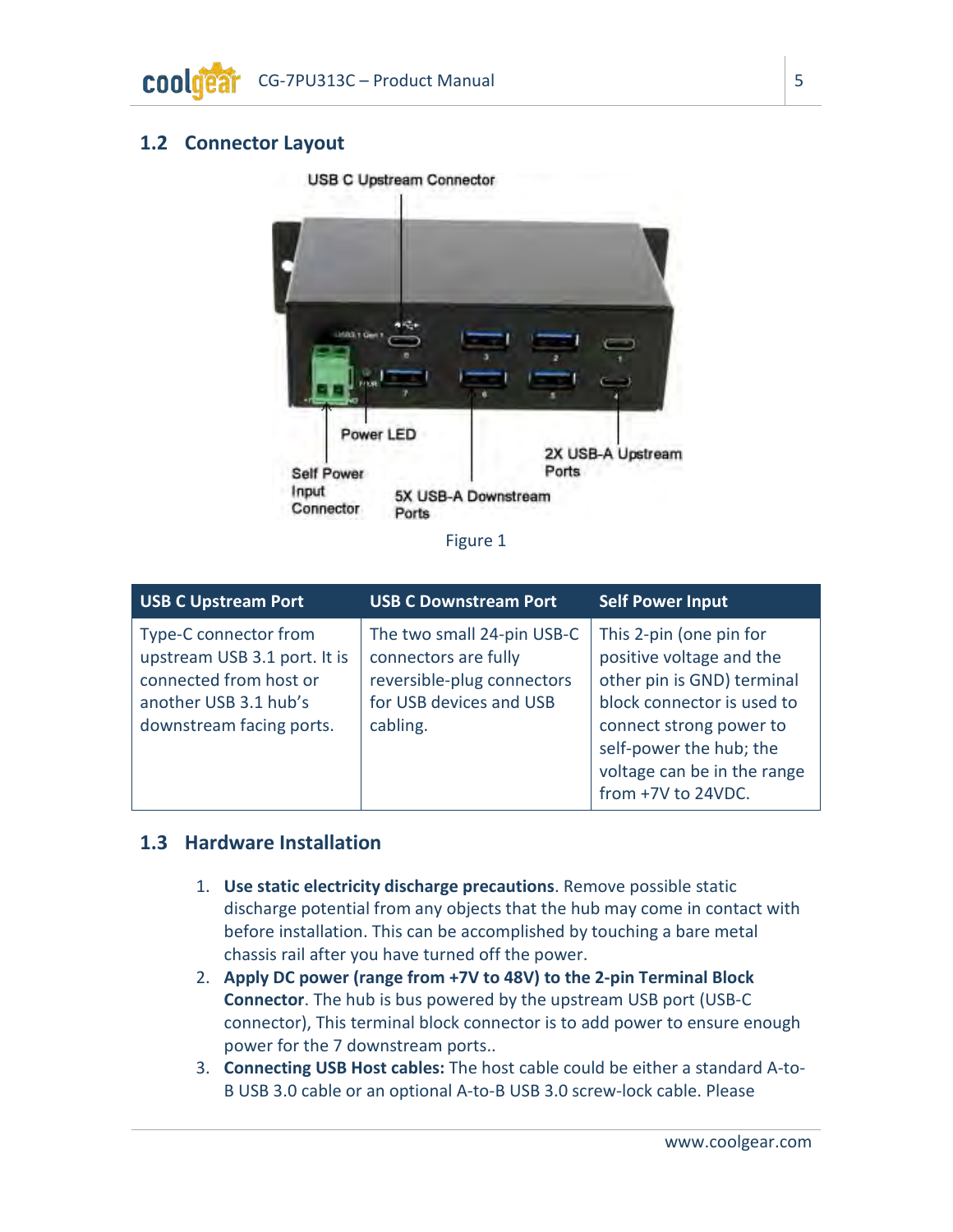

connect the Type-A end connector of the cable to your PC's host USB 3.0 port, then insert the type-B end connector to this hub. Since the USB hub is plug-and-play, you don't have to turn off your host computer when installing the hub.

- 4. **Connect the USB Devices to the downstream ports of this hub.**
- 5. **Mount your hub on the wall or DIN RAIL if required.** Mounting options are pictured in figure 2 above.

#### <span id="page-5-0"></span>**1.4 Checking the Hub Installation**

To check the USB hub installation in Windows device manager, please follow the following steps:

| <b>Click Start</b>                | enenc USB Hat                                                   |
|-----------------------------------|-----------------------------------------------------------------|
| Click Control Panel<br>2.         | Intel(R) ICH1U Family USB Enhanced Host Controller - 3A3A       |
| <b>Click System</b><br>3.         | Intel(R) ICH10 Family USB Enhanced Host Controller - 3A3C       |
| <b>Click Device Manager</b><br>4. | The Intel(R) ICH10 Family USB Universal Host Controller - 3A34  |
| button                            | The Intel(R) ICH10 Family USB Universal Host Controller - 3A35  |
| 5.                                | The Intel(R) ICH10 Family USB Universal Host Controller - 3A36  |
| Double Click Universal            | The Intel(R) ICH10 Family USB Universal Host Controller - 3A37  |
| <b>Serial Bus Controller</b>      | The Intel(R) ICH10 Family USB Universal Host Controller - 3A38  |
| Double click Generic<br>6.        | The Intel (R) ICH10 Family USB Universal Host Controller - 3A39 |
| <b>USB Hub, the</b>               | Renesas Electronics USB 3.0 Host Controller                     |
| message will show                 | Renesas Electronics USB 3.0 Hub                                 |
| that this device is               | Renesas Electronics USB 3.0 Root Hub<br><b>See USE Root Hub</b> |
|                                   |                                                                 |
| working properly                  | USE Root Hub                                                    |
|                                   | Figure 2                                                        |

#### <span id="page-5-1"></span>**1.5 Environmental Specifications**

| <b>Specification</b>          | Data                         |
|-------------------------------|------------------------------|
| <b>Operating Temperature:</b> | $\vert$ 0-55°C (32 to 131°F) |
| <b>Operating Humidity:</b>    | 5 to 95% RH                  |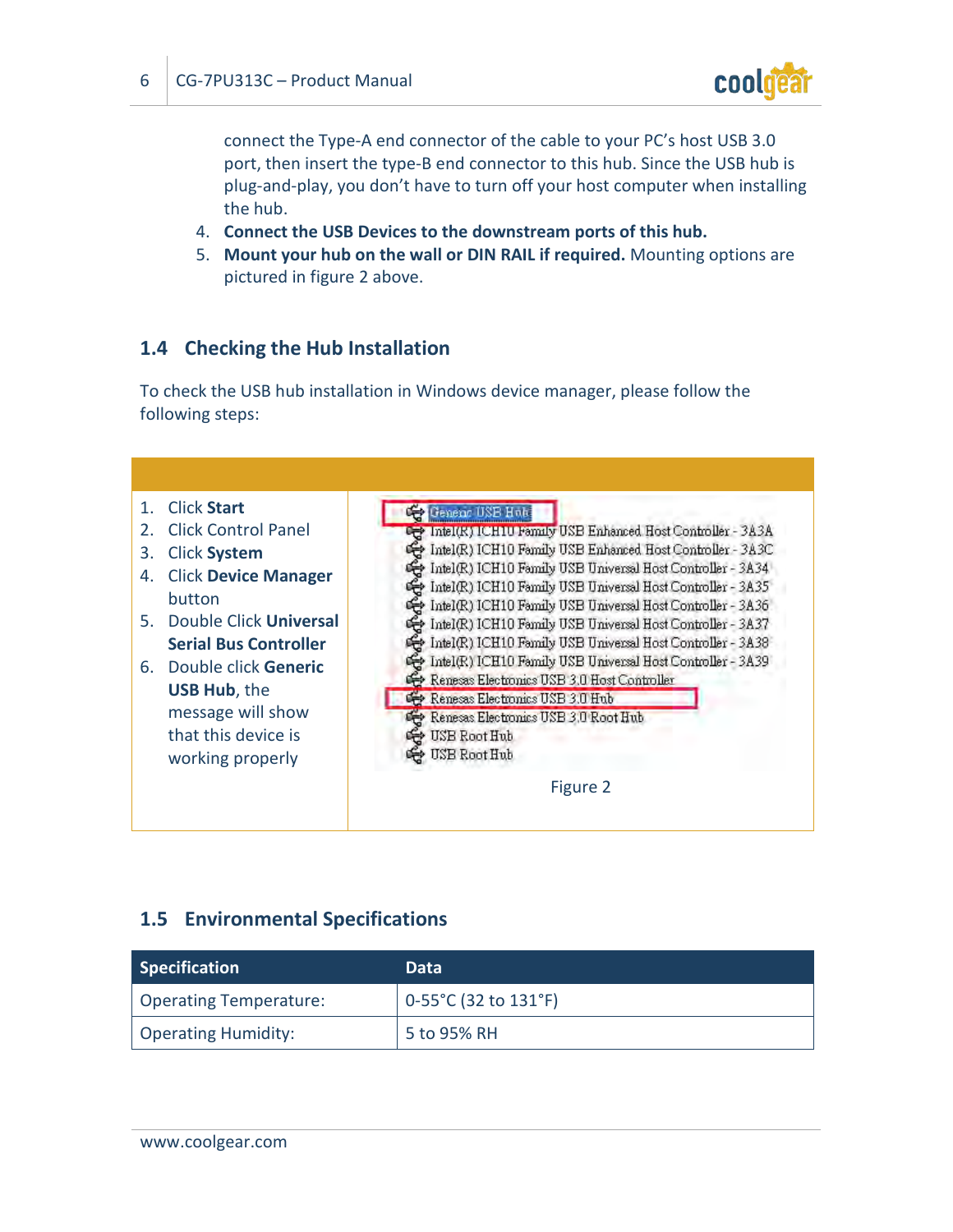## <span id="page-6-0"></span>**2. Notes, Tips, Warnings, and Safety**

|                                                                                             | In some cases, during hardware installation, you will see an error message<br>said that the USB Hub caused the USB bus power over the current limit, |
|---------------------------------------------------------------------------------------------|------------------------------------------------------------------------------------------------------------------------------------------------------|
| please ignore this message since the hub is hot plug and its power capacitor<br><b>Note</b> |                                                                                                                                                      |
|                                                                                             | will cause a very short period of current. It will NOT affect your USB function.                                                                     |
|                                                                                             | Reference Section 1.2 Hardware Installation.                                                                                                         |

| ΪD |
|----|
|----|

<span id="page-6-1"></span>

| <b>Safety</b> | Read the entire Product Manual before implementing this product for<br>$\bullet$<br>your application. This manual contains important information about<br>electrical connections that must be followed for safe and proper<br>operation.<br>Inspect the product closely for visual defects before putting it to use.<br>$\bullet$<br>Keep away from areas where moisture builds, this product contains<br>$\bullet$<br>electrical components that can be damaged by moisture build up, this<br>can adversely affect your equipment connected to it.<br>Do not disassemble the product. Handling the product's internal<br>$\bullet$<br>components can expose it to ESD (Electro-Static Discharge) hazards<br>that can affect the function of the device.<br>If this product is not functioning properly, email our support team at<br>$\bullet$<br>support@coolgear.com. |
|---------------|--------------------------------------------------------------------------------------------------------------------------------------------------------------------------------------------------------------------------------------------------------------------------------------------------------------------------------------------------------------------------------------------------------------------------------------------------------------------------------------------------------------------------------------------------------------------------------------------------------------------------------------------------------------------------------------------------------------------------------------------------------------------------------------------------------------------------------------------------------------------------|